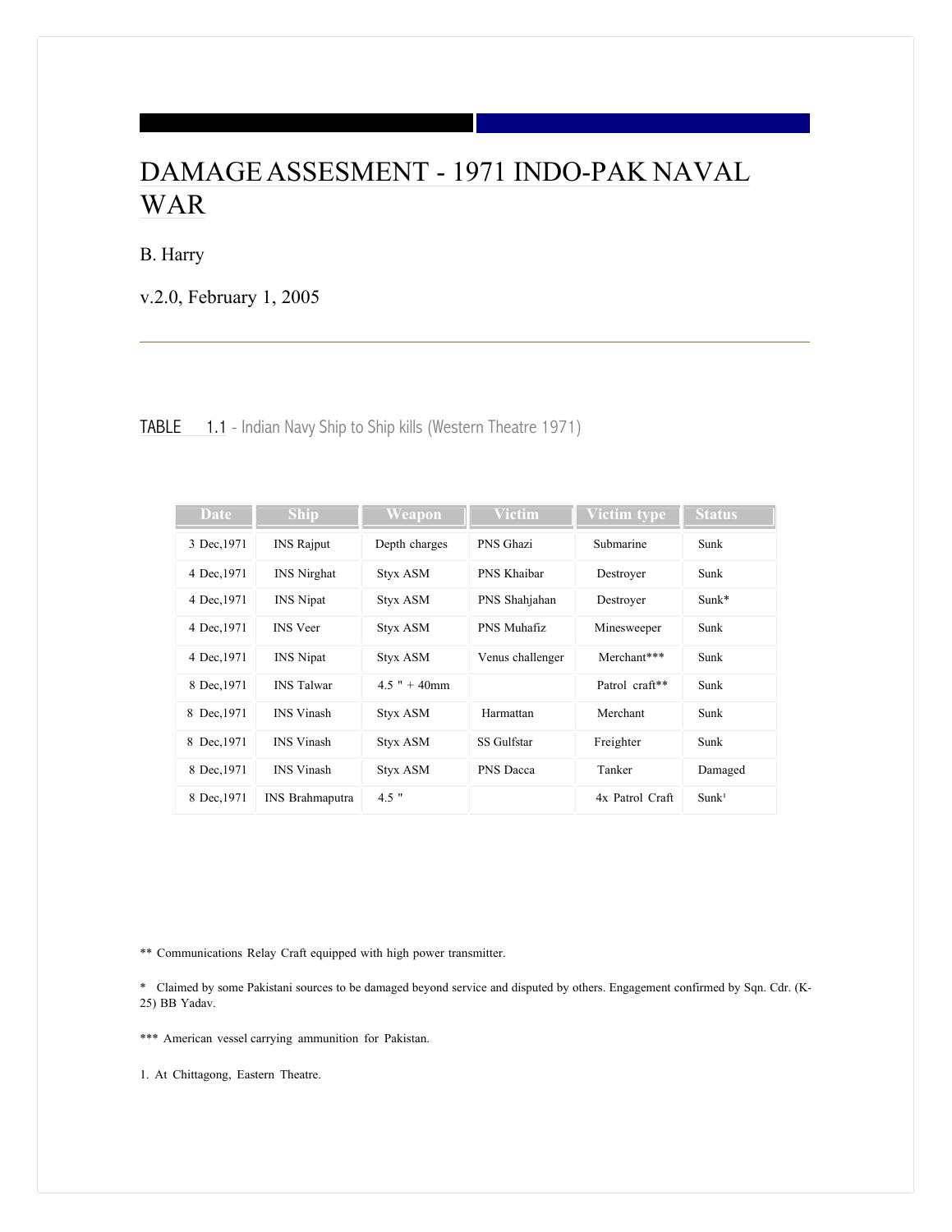| TABLE |  |  |  |  | 1.2 - Indian Navy Air to Ship kills (Eastern Theatre 1971) (Incomplete list) |  |
|-------|--|--|--|--|------------------------------------------------------------------------------|--|
|       |  |  |  |  |                                                                              |  |

| Date         | Aircraft                 | Weapon          | <b>Victim</b>  | Victim type | <b>Status</b>  |
|--------------|--------------------------|-----------------|----------------|-------------|----------------|
| 4 Dec. 1971  | Sea Hawk^^               | $20$ mm         | PNS Comilla    | Gun Boat    | Sunk           |
| 4 Dec. 1971  | Sea Hawk^^               | $20 \text{ mm}$ | PNS Rajshai    | Gun Boat    | $Dmg^{\wedge}$ |
| 5 Dec, 1971  | Alize'                   | Rockets         | PNS Salamat    | Gun Boat    | Sunk           |
| 5 Dec, 1971  | Alize'                   | Rockets         | PNS Shahbaz    | Gun Boat    | Sunk           |
| 6 Dec, 1971  | Sea Hawk                 | Rockets         | PNS Sylhet     | Gun Boat    | Sunk           |
| 6 Dec, 1971  | Sea Hawk                 | $20 \text{ mm}$ |                | Gun Boat    | Sunk           |
| 6 Dec, 1971  | Sea Hawk                 | Mixed           | Ondarda        | Merchant    | Sunk           |
| 6 Dec, 1971  | Sea Hawk                 | Mixed           | Thetic Charlie | Merchant    | Sunk           |
| 9 Dec, 1971  | Sea Hawk                 | $\gamma$        | PNS Balaghat   | Gun Boat    | Sunk           |
| 9 Dec, 1971  | Sea Hawk                 | Mixed           | Mustali        | Merchant    | Sunk           |
| 9 Dec, 1971  | $\overline{\phantom{a}}$ | Rockets         |                | 2x LCT      | Sunk           |
| 9 Dec, 1971  | Sea Hawk                 | Mixed           | Makran         | Merchant    | Sunk           |
| 10 Dec, 1971 | Sea Hawk                 | Mixed           | Nordpol        | Merchant    | Sunk           |
| 11 Dec, 1971 | Alize'                   | Rockets         | PNS Jessore    | Gun Boat    | B&D*           |
| 12 Dec. 1971 | Sea Hawk                 | <b>Bombs</b>    | Al Abbas       | Merchant    | Sunk           |
| 12 Dec. 1971 | Sea Hawk                 | Mixed           | Anisbaksh      | Merchant    | Sunk           |
| 12 Dec, 1971 | Sea Hawk                 | <b>Bombs</b>    | Avlos          | Merchant    | Sunk           |

\* Beached and destroyed in attack.

^ Only one to escape from East Pakistan to Malaysia. Serves in the Pakistan navy till date.

 $\sim$  Eyewitnesses claim that the aircraft were Hunters but evidence and credit point to Seahawks from the Vikrant.

Indian Navy accounts make no mention of IAF Hunters and the area of interception was clearly assigned to the Vikrant.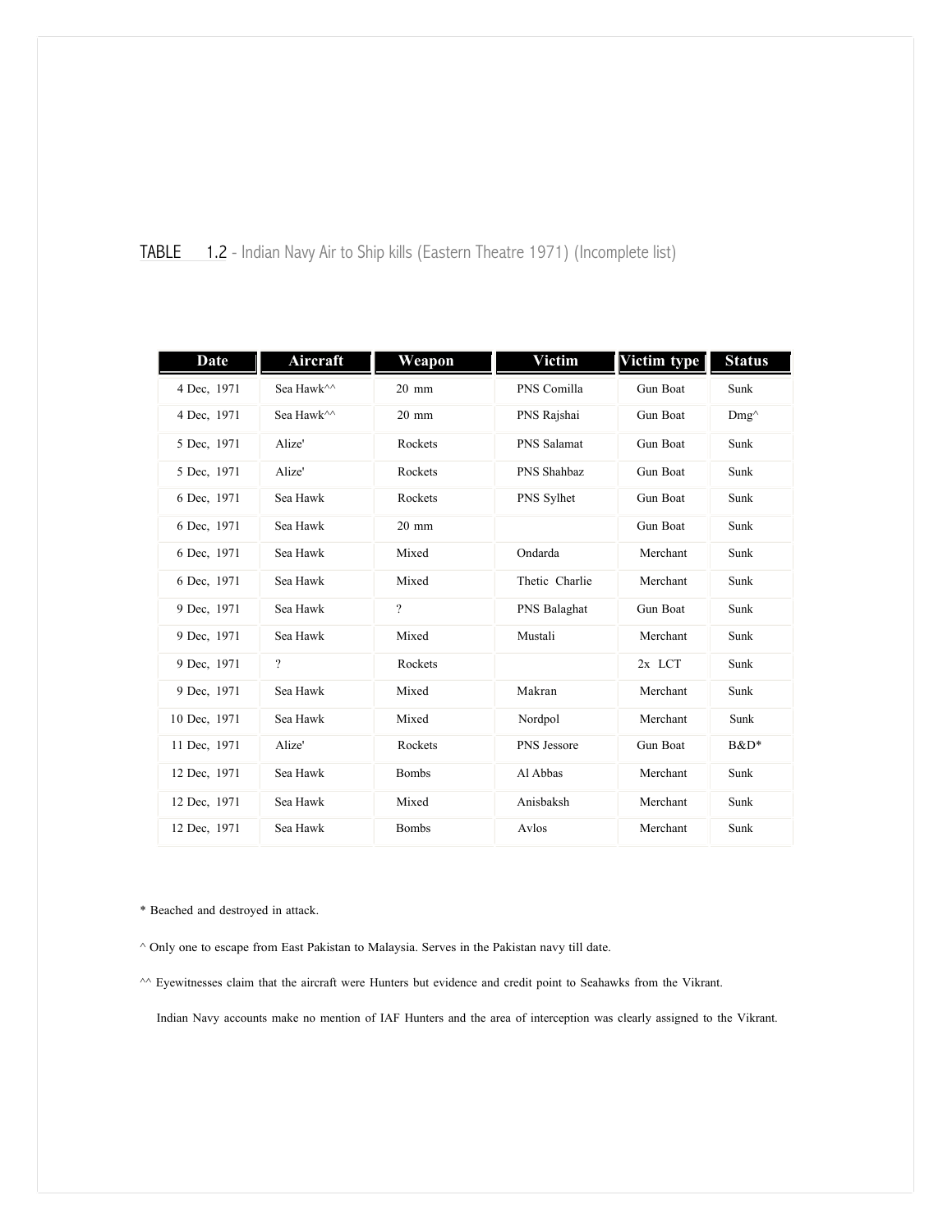## TABLE 1.3 - Indian Navy losses

| Date        | <b>/ictim</b>     | Weapon '     | <b>Claimant</b>   | Victim type | <b>Status'</b> |
|-------------|-------------------|--------------|-------------------|-------------|----------------|
| 9 Dec. 1971 | <b>INS Khukri</b> | $2x$ Torpedo | PNS Hangor        | Frigate     | Sunk           |
| 10 Dec.1971 | Alize' $(IN-203)$ | $Aim-9B$     | <b>PAF F-104A</b> | Aircraft    | <b>SD</b>      |

### TABLE 1.4 - Other

| Date        | Victim -      | Weapon                   |  |                | 'Claimant∥ Victim tvpe∥ Status / Comment |
|-------------|---------------|--------------------------|--|----------------|------------------------------------------|
| 9 Dec. 1971 | MV Zoe        | Karachi Port Guns        |  | Greek Merchant | Sunk in Panic Fire                       |
| 10 Dec.1971 | PNS Zulfiquar | 900 hits of 0.5 "<br>PAF |  | Frigate        | Damage / Fratricide                      |

TABLE 1.5 - Estimation of some of the damage inflicted on Enemy by Indian Airstrikes:

### The following Wrecks were estimated:

| <b>SHIP</b>           | GRT  |
|-----------------------|------|
| Karnapuhli            | 6876 |
| Surma                 | 5890 |
| Ocean Enterprise      | 5909 |
| Unidentified - 1      | 1800 |
| AnisBaksh             | 6273 |
| Al-Abbas              | 9142 |
| Maihar                | 5983 |
| Materan               | 1198 |
| Star Altair           | 8962 |
| Ondarda               | 8259 |
| Thetic Charlie        | 2276 |
| Lightning             | 7046 |
| <b>Mastro Stelios</b> | 8823 |
| Chrysovalandou        | 8151 |
| Rangamati             | 5888 |
| Comilla               |      |
| Jessore               | 345  |
| Sylhet                |      |
| Unidentified - 2      | 8000 |